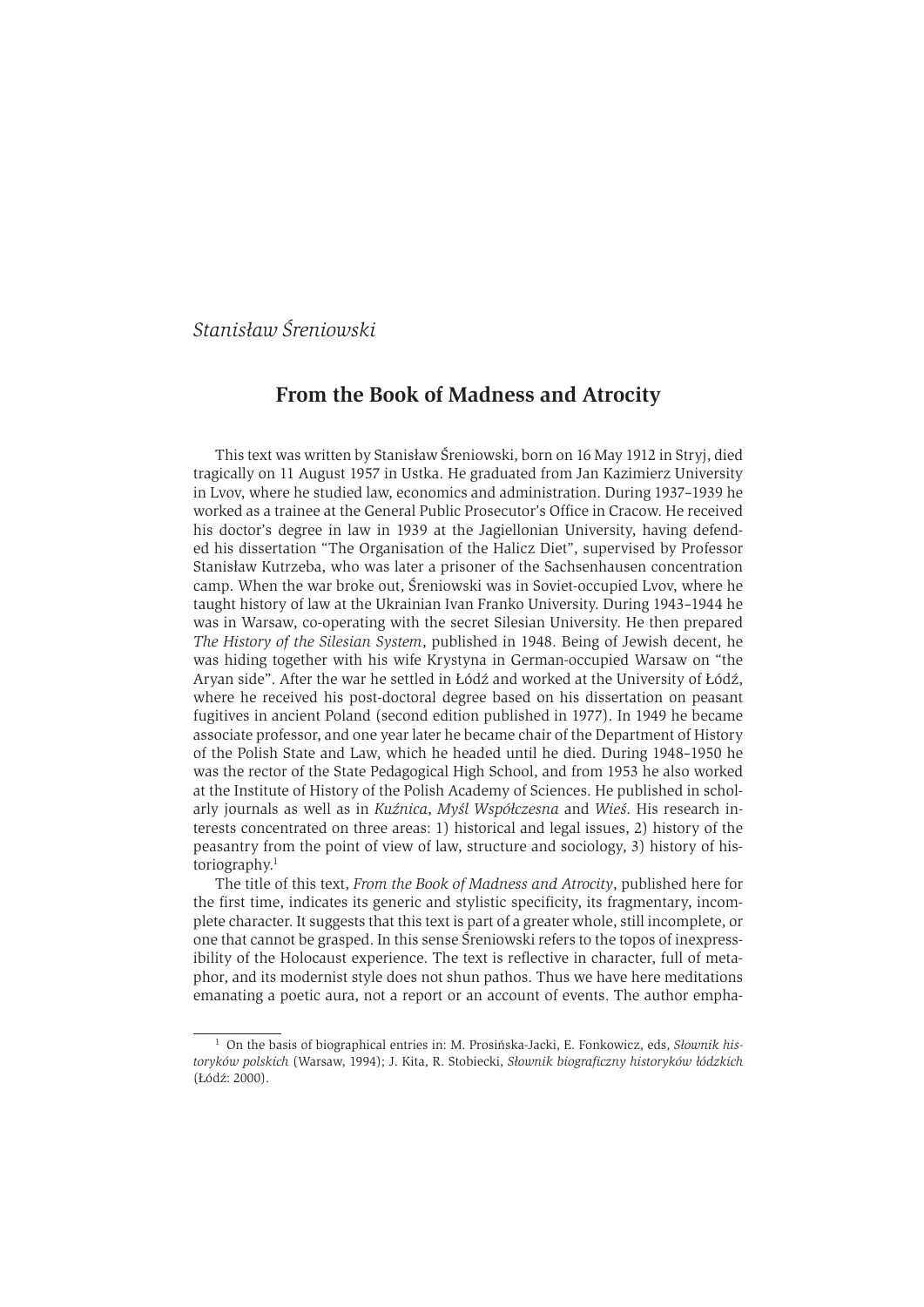sises the desperate loneliness of the dying, their solitude, the incommensurability of the ghetto experience and that of the occupation, and the lack of a common fate of the Jews and the Poles ("A Deserted Town in a Living Capital"; "A Town within a Town"; "And the Capital? A Capital, in which the town of a death is dying . . . ? Well, the Capital is living a normal life. Under the occupation, indeed  $\dots$ .

From the Book of Madness and Atrocity ought to be read against the background of the testimonies of the Warsaw Ghetto Uprising texts. Among diaristic testimonies one should mention the occupation-time diaries of Zofia Nałkowska and Maria Dabrowska, Aurelia Wyleżyńska's diarist's notes from 1942-1943 (published in fragments in Biuletyn ŻIH 1963 No. 45-46), or the unpublished diaries of Franciszek Wyszyński (Biblioteka Narodowa, Dział Rekopisów), Stanisław Srokowski (Polish Academy of Sciences Archive), Józef Dabrowa-Sierzputowski (State Archive of the Capital City of Warsaw), and Ewa Kołaczkowska (Biblioteka Narodowa, Dział Rekopisów). Maria Kann's Na oczach świata (For the World to See) has the form of a report, and was published by the Information and Propaganda Bureau of the Warsaw district of the Home Army (Biuro Informacii i Propagandy Okregu Warszawskiego AK) in October 1943. An extensive selection of underground press articles by different political milieus can be found in the anthology Woing zvdowsko-niemiecka. Polska prasa konspiracyjna 1943-1944 o powstaniu w getcie warszawskim (selected and edited by P. Szapiro, London 1992). Among the literary testimonies of the uprising one should mention in the first place the two poetic masterpieces by Czesław Miłosz Campo di Fiori and Biedny chrześcijanin patrzy na getto, Jerzy Andrzejewski's prose Wielki Tydzień, and Zofia Nałkowska's Kobieta cmentarna.

All those testimonies were written on "the Arvan side". They represent different ways of habituating the situation of being on the outside of the events described: from the most distanced and unemotional (Srokowski, Wyszyński), through the subdued that present the "culinary-social" externality notes of Dabrowska, to Maria Kann's report, which is an attempt to eliminate the distance. Nałkowska's notes are Aesopean, but are uniquely expressive and full of the authenticity of the experience, which is transformed into existential expression and, in a way, externalises the horror of the uprising. It seems that Speniowski's text resembles most closely the aura (the reflective not the stylistic aura!) of Nałkowska's testimony. To use Dominic Le Capra's formula, we might say that Sreniowski "acts out" the trauma of the uprising within himself, which, as he writes, "is happening again inside me, happening all the time in a silent picture of horror, despair and power."

One more aspect of this testimony is worth mentioning here, i.e. [the fact that] it is important due to the issue of the carousel in Krasiński Square, being another link in a chain of documentary texts that confirm the poetic image of Miłosz's Campo di Fiori. Śreniowski writes: "In Krasiński Square - the ghetto wall nearby - carousels in motion. A march is played on the public address system, gondolas disappear in the smoke coming from the wall; the crowd shouting; fantastic fun." Recently a discussion on this issue has heated up (incl. Ryszard Matuszewski's voice [Plus-Minus of 10-11 May 2003], Tomasz Szarota's article [*Plus-Minus* of 28-29 February 2004], and Natan Gross' in the Tel-Aviv Kontury of 2005). Sreniowski's testimony is one of those that not only indicate that there were two carousels, but, what is rare, they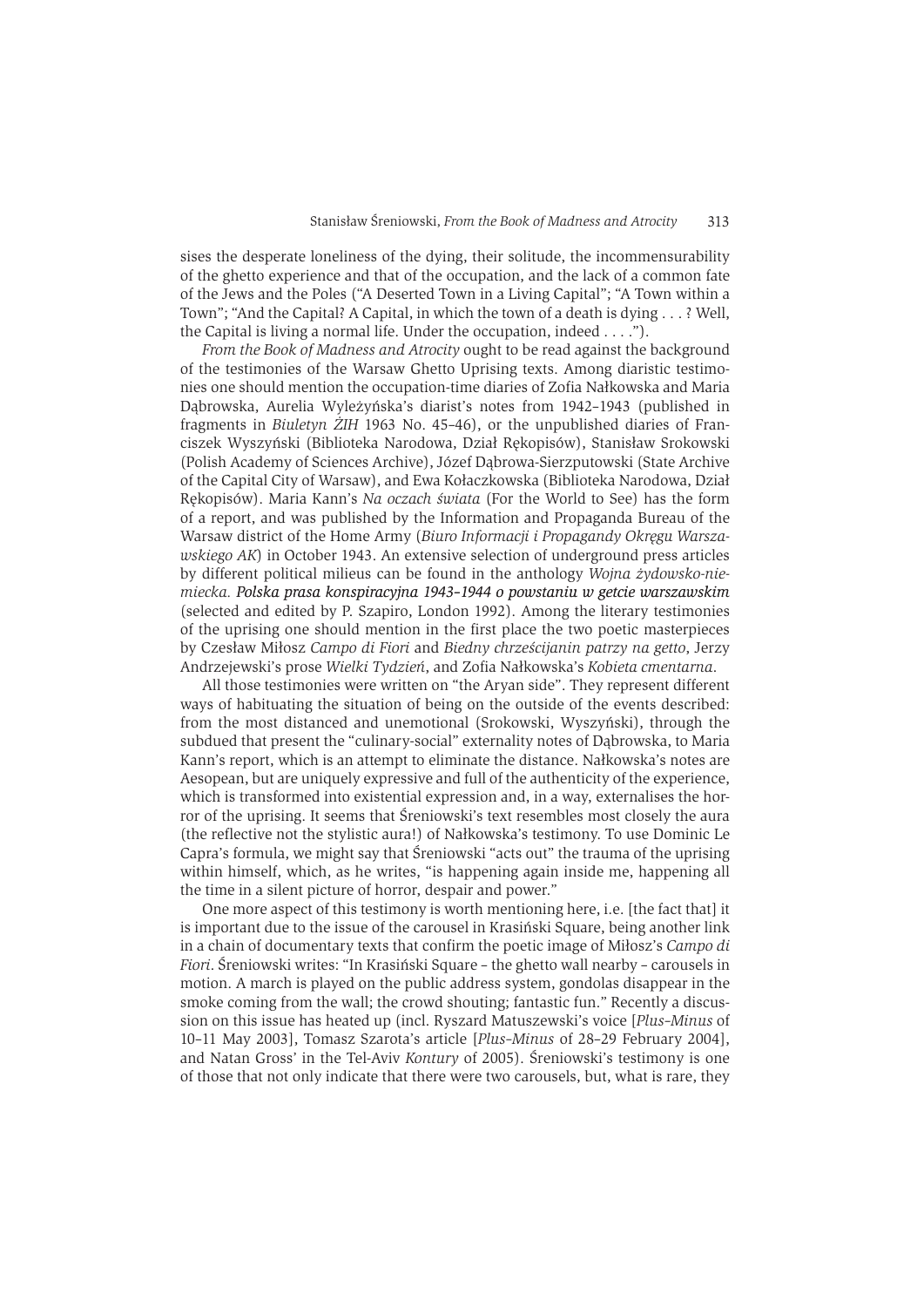#### 314 Materials

differentiate between the carousel and the swings (e.g. Miron Białoszewski in his Pamiętnik z powstania warszawskiego indicates that there were swings in Krasiński Square; so does Feliks Tych in Gazeta Wyborcza's supplement on the 60<sup>th</sup> anniversary of the Warsaw Ghetto Uprising). Significantly, there is one detail all testimonies known to me are silent about. Sreniowski writes that the swings had gondola shape, which can be seen on one of the surviving photographs, the one which shows a woman in the foreground with a coat over her shoulder, looking at the crowd haying a good time in the square. In the background we see a row of swings on wooden supports, which are shaped like boats - or, precisely, those "gondolas". Behind them there is the "crown" of the carousel, obscured in part by the woman's head.

### Remarks on the text

Stanisław Śreniowski's text consists of 6 handwritten pages. Fairly frequent crossing-out and a few insertions show the author's editorial precision. The manuscript is titled but unsigned. According to a note by his wife, Krystyna, it was written in 1945. Internal critique of the source leads to a similar conclusion: the text was most likely written shortly after the ghetto uprising, perhaps on its second anniversary. Thus the temporal distance is relatively short and consistently blurred by the author.

The spelling and punctuation have been updated, crossed-out parts have not been included, parts difficult to decipher have been reconstructed hypothetically and marked by an asterisk  $\lceil$ \*). All emphasis in the manuscript has been retained.

I wish to thank Professor Marcin Kula, who drew my attention to this text and gave me, on behalf of the author's widow, a photocopy of the manuscript together with a typed transcription of the text. I made a few corrections to the transcription. I am very grateful to the author's widow, Professor Krystyna Śreniowska, for her kind permission to publish it.

> Prepared for publication and introduction by Jacek Leociak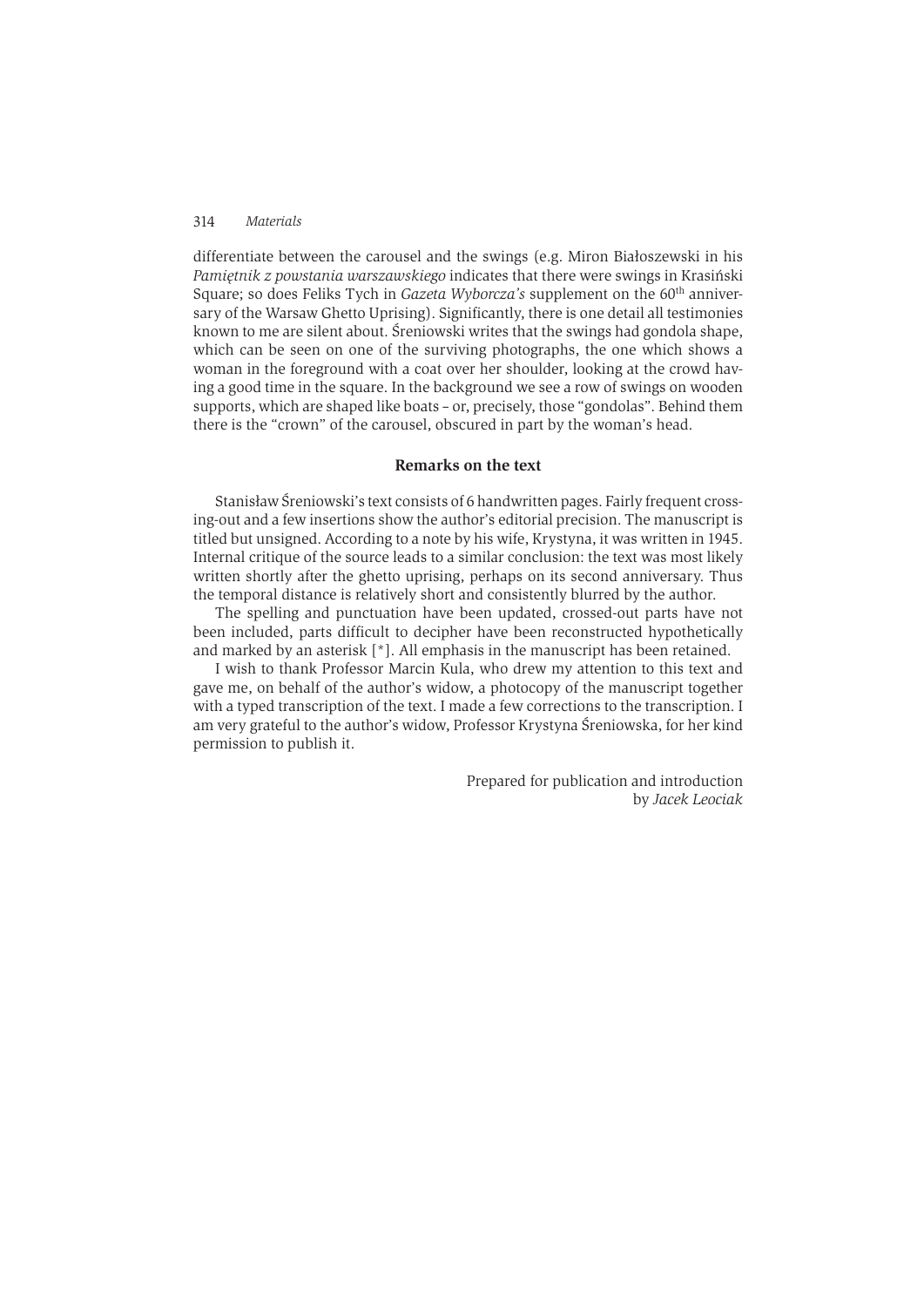## Stanisław Śrępiowski

## From the Book of Madness and Atrocity

The Ghetto is fighting! Words escape the imagination. The perfect void of consciousness overflows and sparkles, where it immediately becomes nil, and indifferent fuel for the mechanism, an ordinary element of abstract and ultimate form. But this did happen.

And in a sudden attack, over the determination to live, which has eliminated to save nothing, only to survive, to be able to carry on  $-$  it is still happening inside me. still happening in a silent picture of horror, despair and power.

The colours  $\ldots$ ? They do have the power to last. What other power here  $\ldots$ ? The power of defeat? The power of obvious events? After all, not the power of loneliness and desertion by everyone! On the smouldering ruins of their Town within the Capital, they were alone, the last ones, unneeded, and still alien, how alien! And amidst the destruction and death, even more repugnant, black, shabby, distant, Yes, distant

From the capital they were separated by a wall, a circular\* bitter wall, glittering straight into the eves with the bloody thorns of glass, where perhaps a wild beast. mad with pain might get stuck, when it manages to break free from under the steel protection of boots and helmets, atomisers of death and regulations . . . . It will then remain there, high over the cobblestones, in shreds, helpless and no longer terrifying, between two towns, a latter, not even a number, only a rifle bullet worth - if there is enough time? Tempo! Above all tempo! In dense columns to the slaughter.

Dog catcher's vans, cattle trucks, incomprehensible tiny barracks, *lit isl tighter*, stuffier, then the brick building, ... Why? I don't want ... no, no, no ...! And the last known in an erroneous calculation. But only we can image all this, only we, who haven't been there. The burning of corpses? Romantic - metaphysical, great  $\dots$ They were not there. Stunning freedom. A town of bones. The Capital of Bones. A Metropolis of bones . . . . And then, surreptitiously, with a vicious smile the Great Reckoning sneaks in, a meagre, slight sense: the bones are ground . . . . Perhaps you hear the hum of this grisly Mill of Life. . . . Carts are filled with the white, good powder, transport it to remote fields, to be distributed by drills. In the summer, new grain will have grown, [as] the fields will have been made fertile with bone nitrogen fertiliser .... Fret not ve mystics: these bones will not breed avengers!<sup>2</sup>

<sup>&</sup>lt;sup>2</sup> An inversion of a famous passage from Virgil's Aeneid: "Exoriare aliquis nostris ex ossibus ultor" (May an avenger rise from our bones). These words are spoken by Dido, the daughter of the king of Tyre, founder of Carthage, at the news of Aeneas' escape, whom she loves unrequitedly. These words were often paraphrased by Polish romantic poets, e.g. in "Wajdelota's song" from Adam Mickiewicz's Konrad Wallenrod.